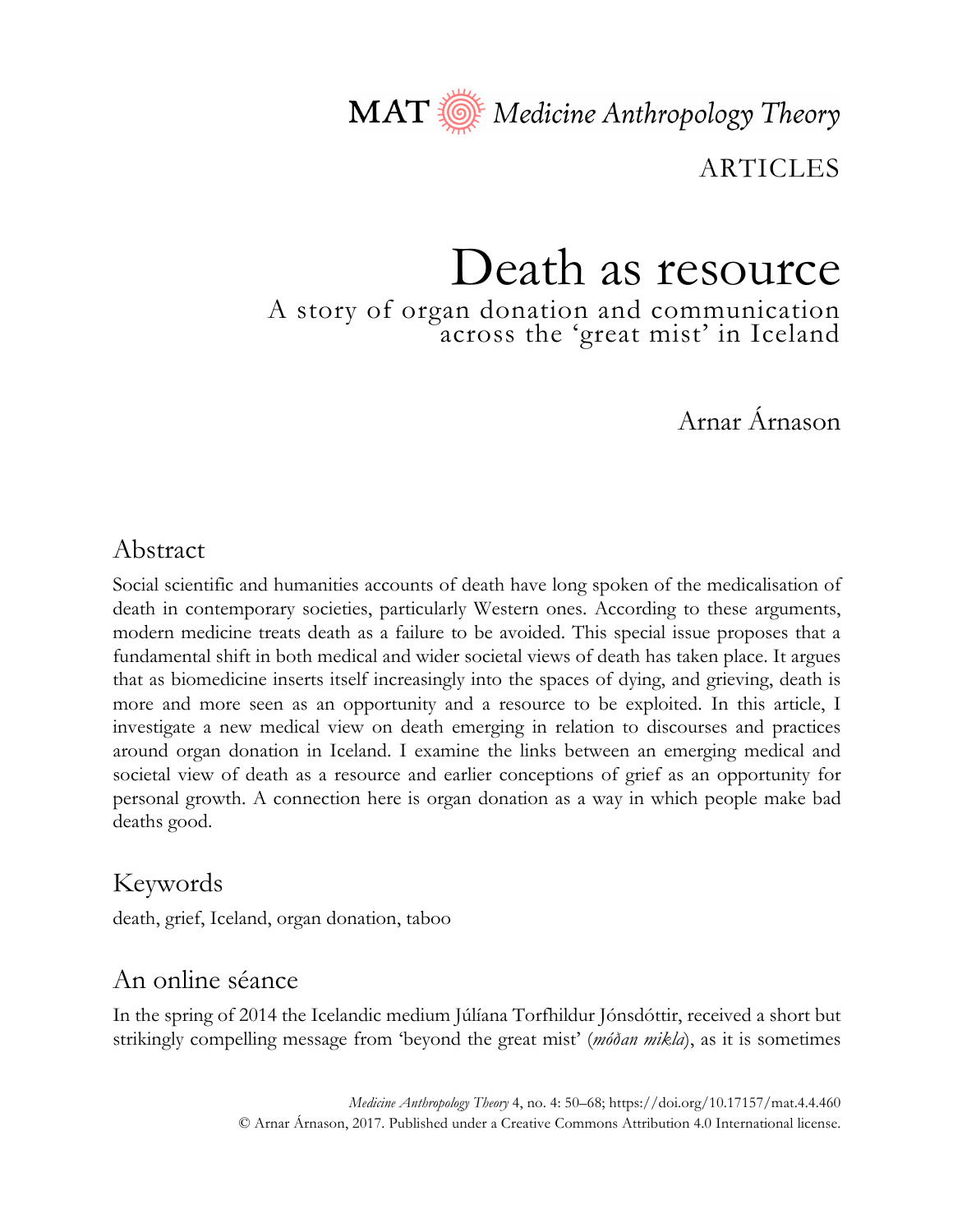described rather poetically in the local language. The message was from a young man who, along with a number of others, made himself present during Júlíana's séance. While short, the message was powerful and reverberated through much of Icelandic society in the days, weeks, and indeed months to follow. The séance being conducted online, Júlíana revealed the content of the message on her Facebook page that attendants, living attendants that is, had logged onto. According to reports, Júlíana said:

I'll continue with the next one. Here is a young man who died in a car crash. He says, 'There were two of us in the accident, me and my girlfriend'. I think he is saying: 'I lived on, not for long but I was allowed to live on'. He says, 'That's how it was meant to go. We are happy to be together. Mum, thanks for making that decision'.

This meeting, or rather the relaying of it on Facebook, was quickly picked up by other people online and quite soon found its way into the newspapers and other mainstream media in Iceland. It was observed that all the people who made their presence felt across the great mist had died in incidents that been reported widely and whose deaths were thus easily uncovered by Google, which called the medium's abilities into question, for many, and made her motives seem suspect. In one post the medium was accused of 'playing Russian roulette with people's feelings', by suggesting the continuing life of someone who had reportedly passed away. The accusation centred not least on the visitation reported above and rested on the seemingly wellfounded claim that knowledge of the information related by the medium rested in no way on any particular abilities she might claim to have or any communication across the great mist.<sup>1</sup> Fatal car accidents are afforded particular prominence in the media in Iceland (see Árnason 2014). Each one is of immediate and often long-lasting interest to the national press. The circumstances of accidents are reported, the number and age of the victims detailed, and, once relatives have been informed, the names of those who perished are revealed. Later, when investigations into the accident have established its causes, the findings are reported too. And so anyone who was even vaguely aware of what had been going on in Iceland at the time would immediately have recognised the young man who made an appearance at the séance and the circumstances in which he met his fate. His death with his young girlfriend was particularly tragic, while also at the same time one of the best known stories of organ donation in Iceland, certainly in recent years.

<sup>1</sup> 'Midilsfundir a Facebook: "Verid ad spila russneska rullettu med tilfinningar folks"', *Vísir* [online], 30 April 2014, http://www.visir.is/midilsfundir-a-facebook---verid-ad-spila-russneska-rullettu-medtilfinningar-folks-/article/2014140439958.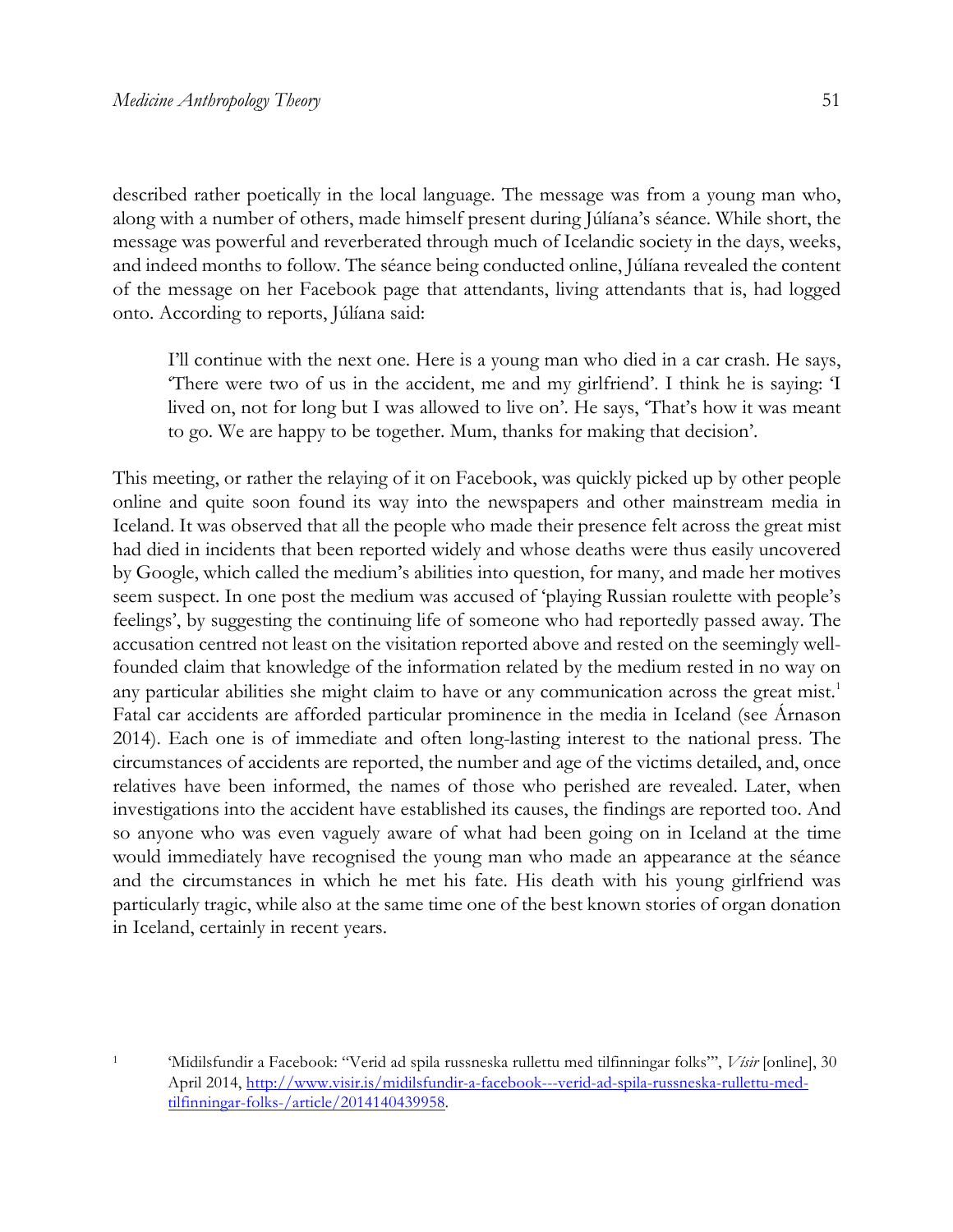Later on in this article I return to this story and indeed other stories of car accidents and organ donation in Iceland, in order to speculate on changing conceptions of death in the country and in particular in relation to developments in advanced medical knowledge and practice. The central question that this special issue addresses is how death is emerging as an opportunity. Advanced biomedical settings that exploit possibilities of using cadaveric materials make death appear as a resource in ways that it has not before. This appears not least through the demands of organ transplantation in a context where thanatopolitics (Douglas-Jones and Simpson, this issue) may have emerged as an important variant to biopolitics (see Foucault 2008). In a context where the line between life and death becomes blurred, for example around brain death, thanatopolitics may come to replace biopolitics, according to Agamben (1998; see Hall 2007). Drawing together Foucault's notion of biopolitics and Agamben's (1998) 'bare life', thanatopolitics can then be used to signal how government, understood in the broad sense Foucault (1991) employs the term, decides who should live and who should die and the uses to which the bodily material that death makes available should be put. The notion of thanatopolitics can thus signal attempts to investigate the part of government in procuring, circulating, and using cadaver tissue. The role that government plays here is, for example, putting in place the necessary legal and paralegal frameworks to secure what is deemed an adequate supply of the necessary material. It can be argued, in line with Foucault's (2008) notion of biopolitics, that the strength of states will rest increasingly on their effective thanatopolitical governance of their population.

This is particularly relevant as it is now well established in the literature that discourses concerning organ donation are dominated by the notion of the chronic shortage of transplantable organs (Douglas-Jones and Simpson, this issue; Lock and Nguyen 2010, 234; Sharp 2006a, 2006b; Scheper-Hughes 2005). This is the case too in Iceland, where medical professionals, politicians and social commentators periodically make claims about the need for increased availability of transplantable organs. Insistent calls have been made to introduce legislation that would presume consent for organ donation in Iceland, as well as in many other national contexts. Some suggest that the possibility of organ transplantation in a system of presumed nonconsent places extraordinary strain on the relatives of those whose organs might be harvested (see Sharp 2006b). Even so, in a system of presumed consent, relatives' objections would be the only obstacle to organ harvesting in the absence of the deceased's prior opt out. It is important to keep in mind that moving from presumed nonconsent to presumed consent is unlikely to exclude further consent from closest relatives who are hence always likely to be potentially under 'pressure' to allow harvesting. It would seem that irrespective of the exact system of organising consent, death is beginning to appear as a resource to be used rather something to fight against. The tragic death of one is recast as the opportunity to enhance and possibly save the lives of many. Arguably this move signals a significant change in the conception of death in medical settings in contemporary Western societies where death has typically been understood as a failure to be avoided (see Sharp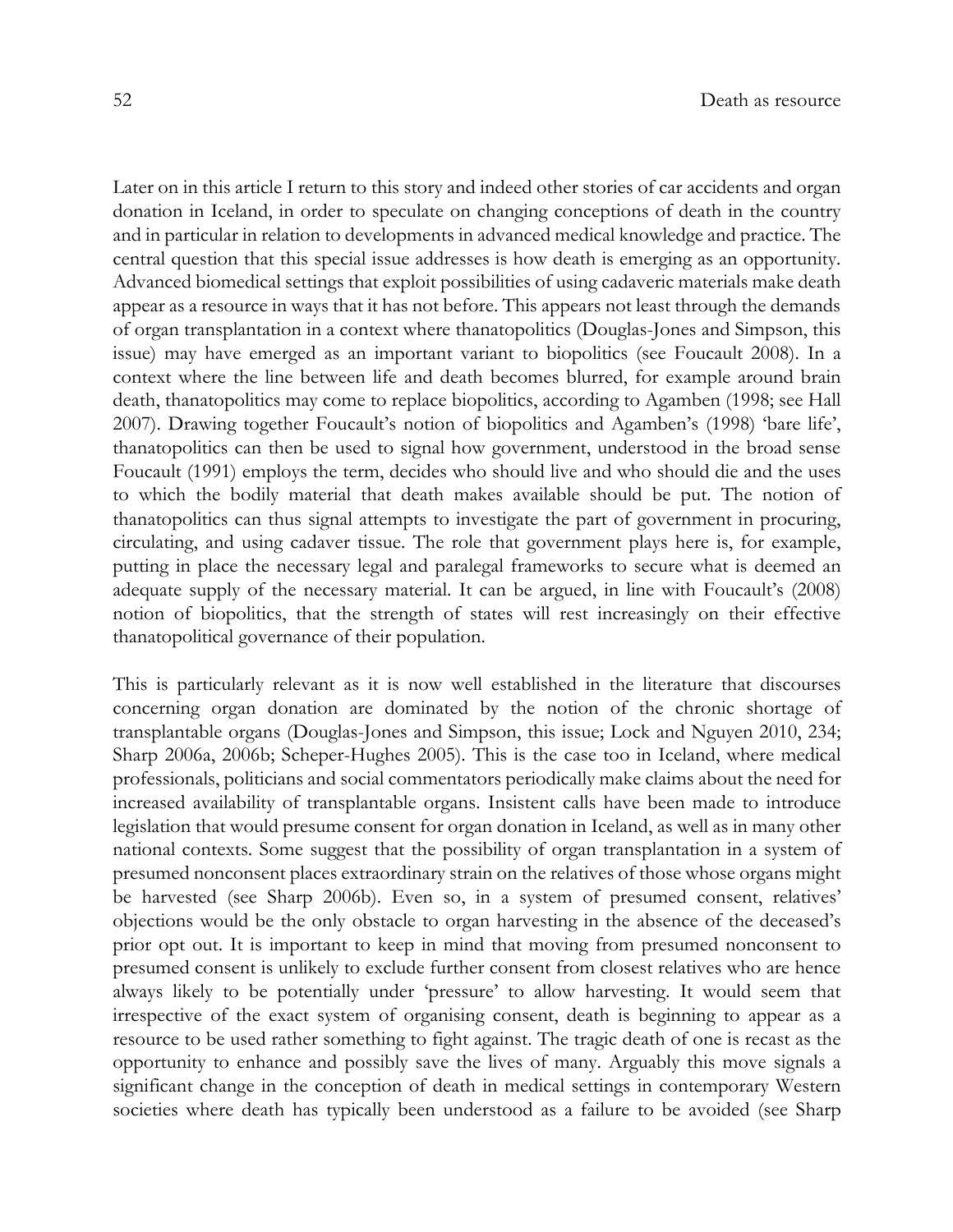2006b). The story of the séance and other similar narratives provide important insight into organ donations and the reformulations of death, but before exploring these further I must say something about the context in which they occur and especially about the taboo of death.

#### The medicalisation of death: Death as taboo, death as failure

This special issue proposes, amongst other things, that as biomedicine increasingly inserts itself into the spaces of degeneration and dying, death increasingly is seen as a resource to be exploited. This is a hugely important argument. What is the specific importance of death becoming a resource, as advanced biomedicine ventures further into the scene of mortality? How is this different from the place that medicine has long held in keeping people alive and administering their death (see Porter 1989)? Medicine has of course for a long time attended death, but the place that medicine has assumed at the deathbed and what it has aimed to achieve in so doing has changed over the centuries.

In establishing more clearly the importance of the argument this special issue offers, another story needs to be told. This is the story of the study of death itself. Death studies as such is not necessarily a recognised discipline in its own right, although for some time there has been a journal with precisely that title and arguably at least another two journals that speak directly to the interdisciplinary work that death studies gather together.<sup>2</sup> But it is an area of research that a number of scholars from such disciplines as sociology, history, theology, religious studies, anthropology, archaeology, law, literature, psychology, counselling, nursing, and medicine work in to examine the place of death in society and culture, not least Western culture broadly understood. The aims of those who work in this area are of course many and diverse but a key objective of this interdisciplinary effort is to identify the impact that social organisation around, and cultural conceptions of, death have on the processes of dying, disposal, and grieving. The impetus for the emerging of death studies was the realization, or claim, that in contemporary Western societies death had become a taboo, hidden away from public view, no longer accepted as a natural part of life. The suggestion is that death has been repressed in the same way that sex – according to the popular perception – was from Victorian times until the sexual revolution of the sixties. The aim of death studies, in important ways, has been to explain how death became this taboo and to tease out the implications of this for the living, the dying, the bereaved, and the dead. At times it has appeared that some practitioners of death studies might seek to instigate a 'death rebellion' to mirror the 'sexual

<sup>2</sup> The journal *Mortality* is an example here of the interdisciplinary study of death, as is its associated Death, Dying, and Disposal conference series and the Association for the Study of Death in Society.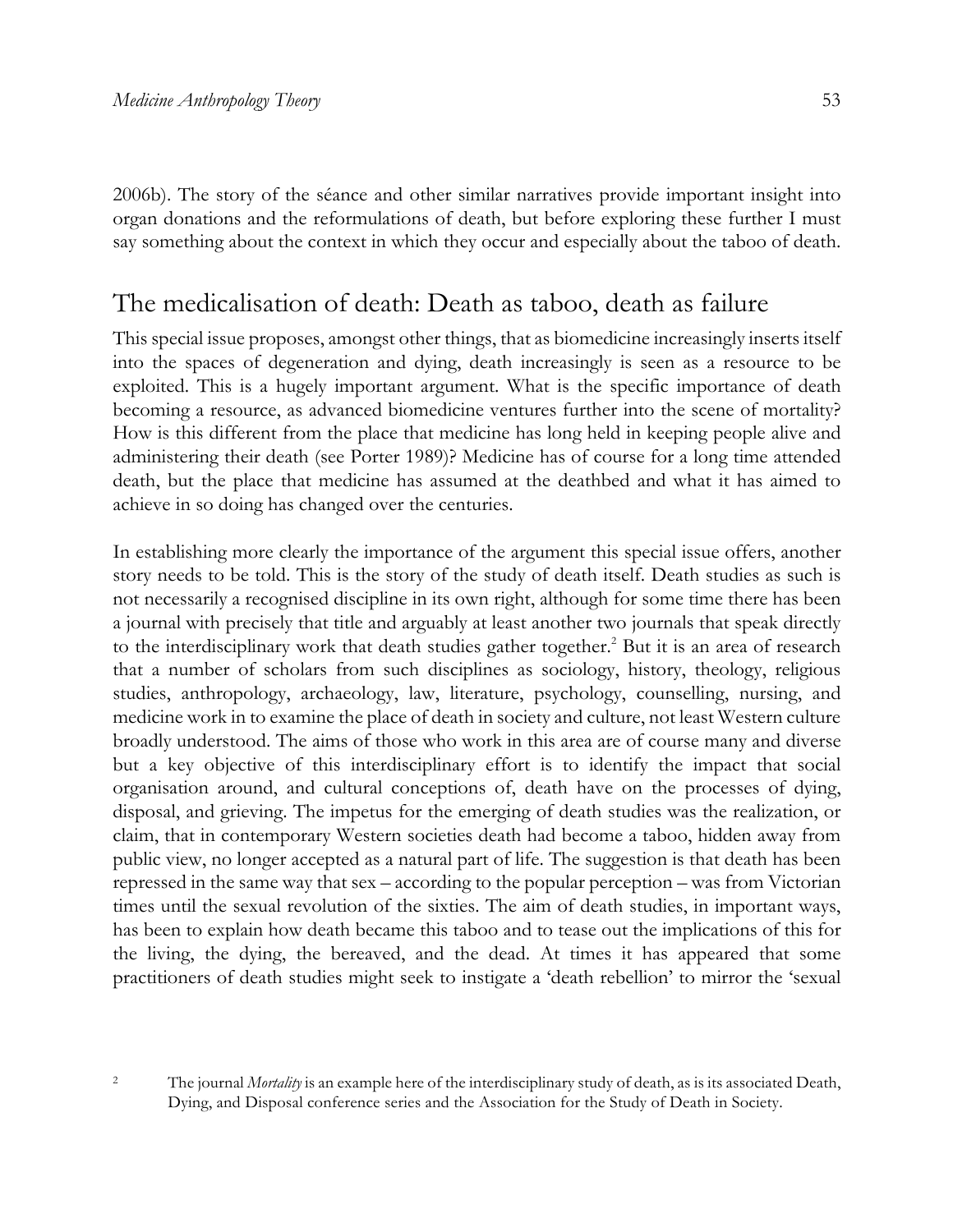revolution' and create what they see as the necessary and healthy openness around death, dying, and bereavement.

It is important for my purposes to examine somewhat further how death studies have accounted for the emergence of the death taboo. While there are examples about claims of a death taboo as early as the nineteenth century, it is generally accepted that the anthropologist Geoffrey Gorer (1965) was the first to make the observation in such a way that it was noticed and in a way that could claim to be supported by research (Walter 1994; Pearce 2016). Gorer is in the annals of anthropology mostly remembered for his contribution to the culture and personality school of thought and its work for the allied war effort. The wars of the twentieth century, particularly the First World War, also played a key role in Gorer's argument about the disappearance of death from public life. Gorer argued that the enormity of the loss of lives in the great wars of the twentieth century and the political importance of not allowing those losses to sap morale in the midst of ongoing conflict played a crucial role in removing death from public life and limiting it to the private sphere. In arguing this Gorer drew on his own observations, reflections, and interviews carried out with widows in the UK in the years after the Second World War. In detailing the evidence in support of his argument, Gorer related vividly how dress and social etiquette designed to mark out bereaved people as bereaved – and women in particular – became more muted in the aftermath of the wars, drawing a sharp contrast between the experiences of his mother as a widow in 1915 and of his sister-in-law in the 1950s. In the time of his mother's widowhood, Gorer said, there existed very clear, widely recognised, and well understood rules about the dress code of widows. Similarly social etiquette stipulated in such a way that everyone understood what would be appropriate for a widow to do, depending on the length of her widowhood. The same etiquette explained to others how to appropriately interact with those widowed or otherwise bereaved. This dress code and established etiquette had, said Gorer, disappeared by the time his sister-in-law was widowed during the Second World War. According to Gorer a dedicated effort was made by the government to discourage the wearing of black garments, or 'widows' weeds', as such public display of grief, such public declaration of the enormity of loss, might undermine morale in the midst of a war whose outcome was as yet undecided. Thus death was increasingly cast as a private matter (Gorer 1965).

Gorer's key aim was to highlight the consequences this disappearance of death had for people in mourning. Where before detailed rules guided interactions between the bereaved person and wider society, the taboo that fell upon death meant the disappearance of these rules and with them the knowledge of how to conduct this interaction. And so the bereaved were, Gorer said, increasingly ignored as their friends and acquaintances no longer knew how to interact with them and reacted in the only safe way available to them: avoiding the bereaved.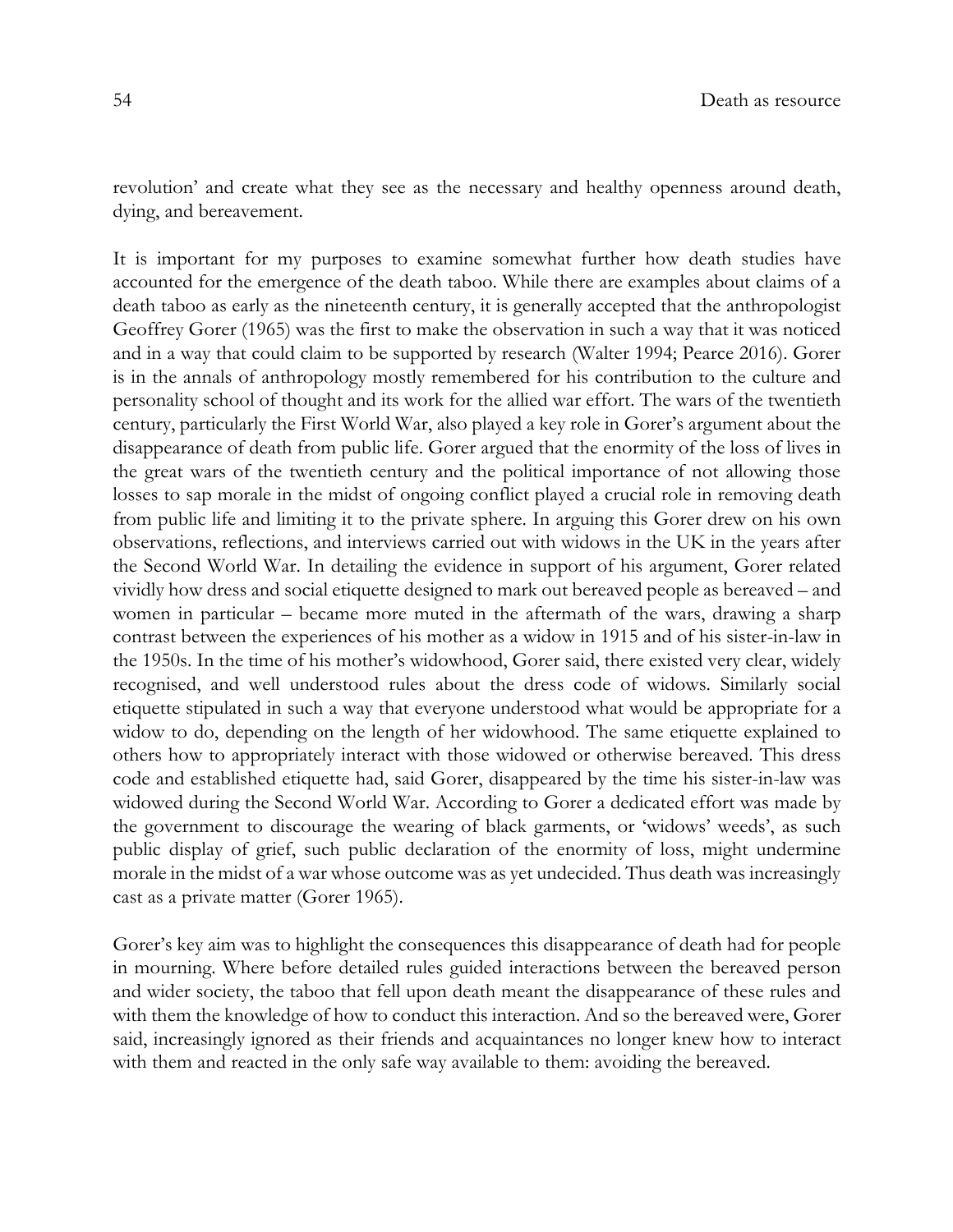Gorer's argument was later taken up by the French social historian Phillipe Ariès (1974a, 1974b, 1981) who traced in detail what he termed changing Western attitudes to death. While Gorer sees the First World War as a turning point, Ariès sees the contemporary death taboo as the culmination of a long historical process. Where Gorer is somewhat polemical, Ariès is the exemplary careful and measured historian. In detailing a long historical process, Ariès (1974b) draws a sharp contrast between a premodern approach to death, which he terms 'tame death', and the modern approach, which he says is 'wild'. Tame death was marked by an acceptance of death as an inevitable part of life. People sought signs of death's approach in order to prepare for its eventual arrival and put their earthly and their spiritual matters in order. The ideal was that the dying person would only pass away once they had made their peace with god, women, and men. Tame death thus involved an acceptance of one's fate. It sat within a religious framework, held in place to some extent by a belief in an eternal afterlife available as a reward for the worthy. Crucially the extent to which people achieved tame death could in some ways be seen as an indication of the kind of afterlife awaiting them.

Wild death, by contrast, is seen as an alien intrusion into life, something to be fought and, if all else fails, ignored. The calm acceptance that was sought in preparing the dying for their death has increasingly given way to anxiety that can only be managed by avoidance. The reasons for the transition from tame to wild death – a transition that in Ariès's (1974b) longer work is portrayed as taking place through a number of distinct stages – are complex. Even so, Ariès (1974b) appears to place a particular emphasis on the two distinct but related processes of secularisation and the rise of individualism. As established religion is undermined, and with it the power of the promise of eternal life, a fundamental support for framing mortality in terms of tame death has fallen away. Ariès argues further that with rising individualism, the individual emerges as the chief source and location of value in Western culture. As a consequence of this, the death of the individual – a loved one or oneself – becomes ever less accepted as part of life. It is the anxiety around the demise of loved ones and self without the hope of a reunion in an afterlife that renders death wild. Instead of being accepted as an intrinsic part of life, death increasingly becomes a problem for society. More precisely death becomes a medical problem, one to be overcome in each individual case and, eventually, as the fate of all human beings (see Illich 1974). This change is linked to a decisive shift in the role of the doctor at the deathbed. While previously the doctor was present as part of attempts to ease the dying person's journey to the other world, and as such played second fiddle to religious figures, increasingly the doctor takes central stage as the one who fights the advent of death (see Porter 1989). This point was developed further by Ivan Illich who, in speaking of the 'medicalisation of society', claimed that medicine began to treat death as no longer a natural part of life but rather as a failure to be fought against. Illich echoed Ariès's concerns about the consequences of this development for the dying, the bereaved, and indeed society more generally.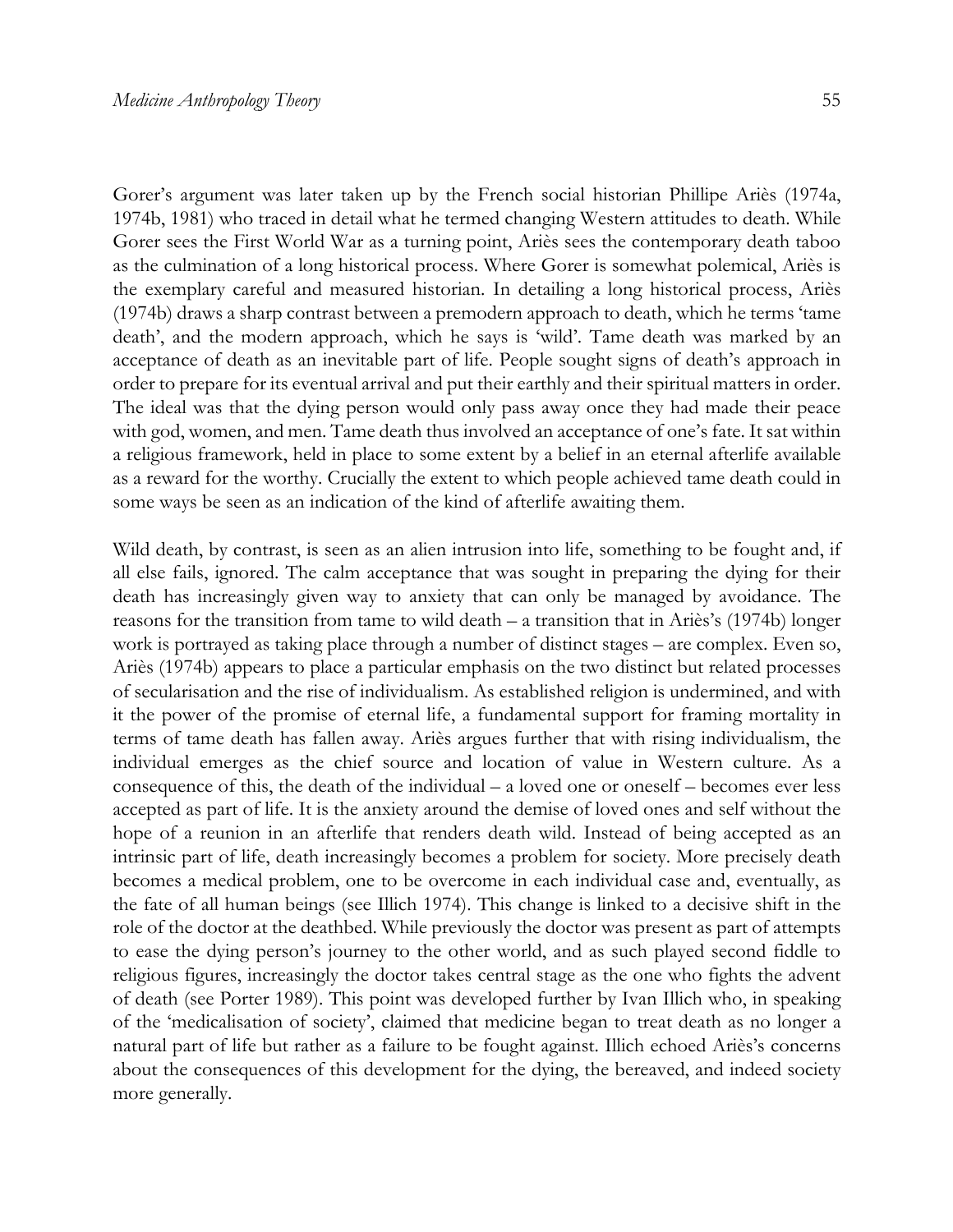This is the story of death as taboo in modern Western societies as it has most often and most powerfully been told. It is a story that is of course contested (see Walter 1994, 1999; Seale 1998; Simpson 1987). Nonetheless, it has been largely accepted outside academic circles. Amongst people who work with the dying and the bereaved, the death-as-taboo thesis surfaces frequently as justification for the work being done. Indeed the hospice movement arose specifically to counteract the medicalisation of death. In this context, Tony Walter (1994) argues that death has, at least in Western societies, undergone a 'revival'. Death, Walter claims, is no longer the taboo Gorer and Ariès depicted. In the Western world, he argues, people now deal with death more openly than they did before, as is evident from the growth of the hospice movement and bereavement counselling organisations. In an argument that clearly responds to Ariès, Walter argues that the revival of death stems from a conflict between modern, rational, bureaucratic medicine and the ever-increasing individualism in Western societies. Modern medicine has allowed ever-greater control over death, control that is possible because of medicine's bureaucratic and rational manner of operating (Walter 1994, 22; see Douglas-Jones and Simpson, this volume). And this manner of operating works to deny people in contemporary Western societies what is most precious to them: their individuality. It is from this contradiction that the revival of death emanates, according to Walter (1994, 24). The continued rise of individualism that Ariès says fuelled the transition to wild death has in Walter's account come full circle and now motivates people's efforts to die and grieve in a manner true to their own individuality.

This, then, is the relationship between medicine and death that this special issue seeks to question. The suggestion is, that within biomedicine, and increasingly within society at large, death is no longer seen necessarily and exclusively as a failure to be fought against. Rather, the argument goes, death is now seen as a resource to be used to enhance life. It is important to recognise the role of the hospice movement in this context, which from Cecily Saunders onwards has sought to reconfigure death as an inherent part of life rather than its ultimate failure (see for example Walter 1994). However, the suggestion made in this issue goes further: to claim that death is not simply accepted as part of life but rather is in the process of being refigured as a resource to be mined to enhance life. In this context thanatopolitics may assume importance in a way similar to the significance of biopolitics in an earlier era: the strength of states will rest not least on their effective thanatopolitical governance of their populations, the adequate procurement, supply, and circulation of transplantable human tissue. The important argument that this special issue makes is thus of a profound change in death both within Western medicine and more broadly with Western societies. It is this argument that I will now seek to examine and add to with reference to the ethnographic context of Iceland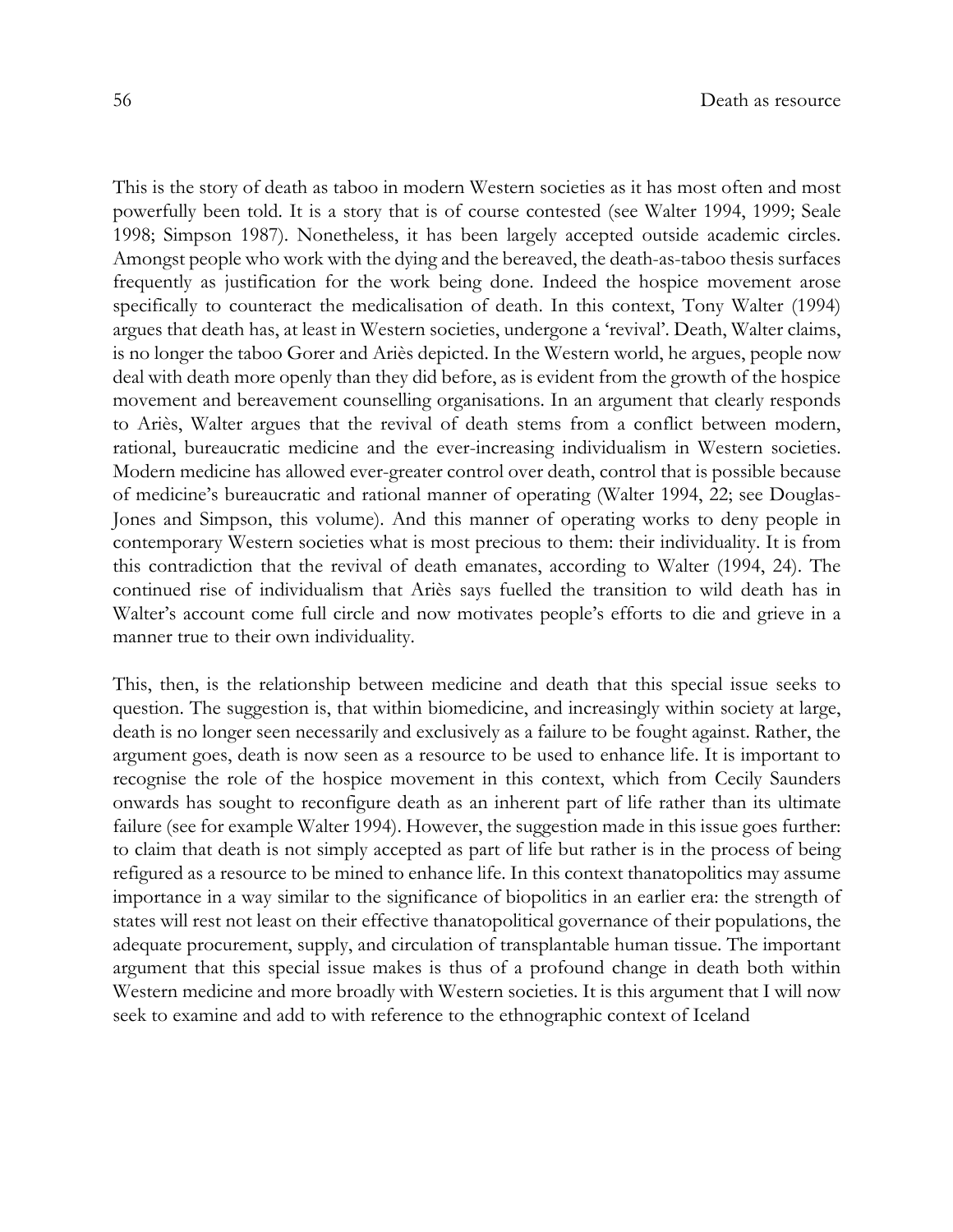# A story of death and organ donation in Iceland: When possibilities become expectations

It appears that no systematic study has as yet investigated attitudes toward death amongst medical professionals in Iceland. However, on the basis of anecdotal evidence, collected over now almost twenty years of researching changing regimes of death and grief in Iceland, I am going to claim that in the course of the latter half of the twentieth century, death became seen as a failure in the Icelandic medical system. This claim is in line with observations and arguments made by people who carry out death work in Iceland. People who have sought to change 'the Icelandic way of death', as they have sometimes referred to it in interviews with me and my colleagues (Árnason, Hafsteinsson, and Grétarsdóttir 2004), speak of death as having become a taboo over the course of the twentieth century. The transportation of death from the home to hospitals is a key part of the story as it is told, as is the perceived duty of doctors to preserve life at all costs. Death, it would seem, has been a failure to fight against. This certainly is the view expressed by three key commentators on the issue in Iceland. While placing differing emphasis on the role of medicine specifically, historian Bjarnason (1986), psychologist Björnsson (1993), and artist and art historian Sigurðsson (1996) all agree that death underwent the same process of marginalisation described by Gorer, amongst others, for Britain specifically and the Western world more generally. I offer here further somewhat indirect evidence in support of my claim. A couple in Iceland recently stepped into the limelight to express their hurt at the reactions to their decision that the husband would not undergo any further treatment for a malignant brain tumour. Detailing in a newspaper interview the story of the man's illness and of the treatments he had undergone to date, the couple expressed their dismay at reactions that suggested that they had given up their fight for the husband's life.<sup>3</sup>

In light of the above it might be suggested that the notion of thanatopolitics does not apply in the Icelandic case, that it would be more accurate to speak still of biopolitics. But what is the claim that the state has over people's bodies in death in Iceland? The death penalty has been outlawed in Iceland for decades; the state thus does not claim ownership over the bodies of convicted criminals in life. However, doctor-assisted suicides remain illegal in Iceland despite the emergence of organisations promoting what they call 'death with dignity'. Living wills are as yet not recognised in the country and the general principle is that relatives are responsible for the disposal, usually burial, of their deceased family members. Still, the state has a potential claim over all dead bodies. While autopsies in general are only to happen with

<sup>3</sup> 'Erifiðast að horfa á maka sinn hverfa', *Vísir* [online], 5 October 2016, http://www.visir.is/erfidastad-horfa-a-maka-sinn-hverfa/article/2016161009320.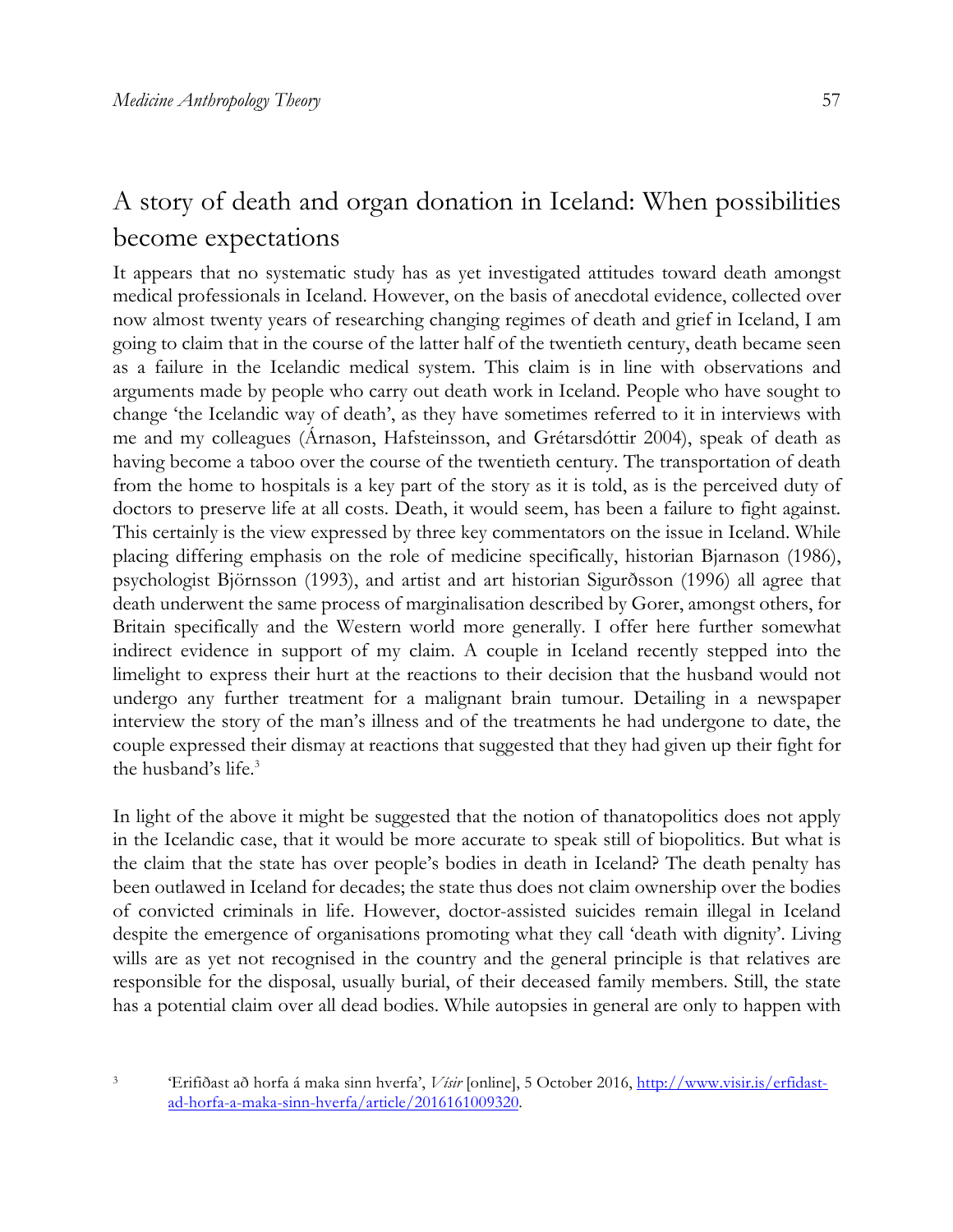the agreement of the family of the deceased, in cases where there is a legal, as opposed to just a medical, necessity for an autopsy, the state can seek court permission against family wishes and would expect to be given that permission.

While an important, if not the dominant, response to death in Iceland may be consistent with the language of failure, the hospice movement in the country has in the last thirty years sought to reformulate death as the last stage of life, rather than life's failure. The question of organ donation and transplantation has further complicated this story in recent years. Organ harvesting and transplantation was made possible in Iceland with legislation passed in 1991 (no 16/1991). According to this law, people over the age of eighteen can give consent to their organs being harvested. If consent is not present, their closest relatives can give permission for harvesting provided it seems clear the deceased would not have objected to this. Knowledge of this detail of the law seems important in the communication reported by the medium that I related at the beginning of this article.

In Iceland, as in many other national contexts, the discourse surrounding organ procurement is, at least when it takes centre stage, dominated by the notion of shortage (see Douglas-Jones and Simpson, this issue; Lock and Nguyen 2010, 234; Sharp 2006a, 2006b; Scheper-Hughes 2005). This has been evident, for example, following the story I related earlier. In the last two years three substantial dissertations at universities in Iceland, all based on original empirical research, have addressed this issue and speculated on the best way to secure adequate supply of organs (Birgisson 2015; Jónsdóttir 2015; Rúnarsdóttir 2014). In Iceland, a fundamental question when it comes to nonliving donors is whether presumed consent and an opt-out system is justifiable and would work to increase the supply, in line with systems being put in place in Spain and Wales. The different authors all agree that the supply of organs cannot at present meet the demand, that demand is likely to increase, and that waiting times for those in need of transplantable organs will only increase. The authors report significant support for presumed consent in Iceland, while noting the relatively small proportion of people who have actually registered as potential donors themselves. The authors too seem less than convinced that presumed consent will necessarily work to increase the availability of transplantable organs as relatives would likely still retain a final say (Birgisson 2015; Jónsdóttir 2015; Rúnarsdóttir 2014). The Icelandic parliament has discussed the issue and a bill to move to presumed consent has been presented but has as yet not made it through the different stages of discussion. It seems clear that there is more than sufficient support for such a change of legislation in Parliament and the reason for why the bill has not been voted on is lack of time and the prioritising of other legislation. The Directorate of Health in Iceland now offers people the chance to express their wishes regarding the possible donation of their organs should the situation arise where that might become possible.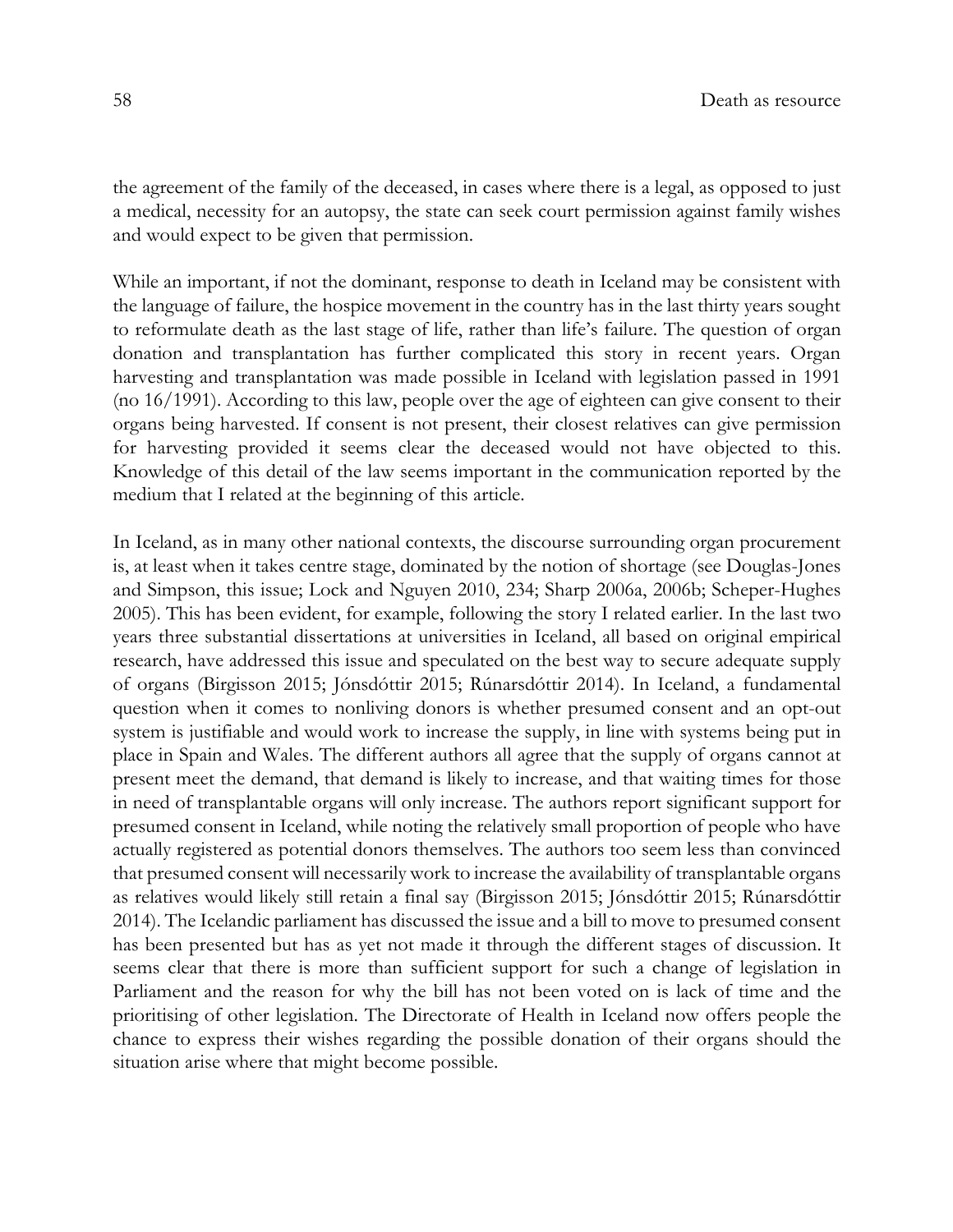Here the story I started with begins to have particular relevance for our understanding of the retaming of death that is taking place. It is not least around stories like this that discussions about proposed changes in legislation come to the fore. The debate about organ donation in Iceland reached a high point towards the end of January 2014, when the young man in question died. His parents have since been vocal about their decision to agree to the use of their son's organs. His mother made the case that the law made things more difficult for relatives like themselves who, on top of their huge loss, were suddenly faced with the decision as to whether their loved one might be an organ donor. She states powerfully that presumed consent should clearly be the legal position.<sup>4</sup> About a year after this young man's death, one of the television stations in Iceland ran a programme on a twenty-year-old woman who had died in a car accident. Not long before her death the young woman had registered as an organ donor with the Directorate of Health. The programme noted that six people, amongst them two young children, were recipients of organs from the woman, as her heart, lungs, liver, kidneys, and pancreas were all transplanted to patients on waiting lists. A spokesperson for the Directorate of Health related that the TV programme on the young woman seemed to have caused a 36 percent spike in the number of people registering their wishes with the directorate. 5

Now, I want to return to the séance and recall the words the medium received across the great mist:

Here is a young man who died in a car crash. He says, 'There were two of us in the accident, me and my girlfriend'. I think he is saying: 'I lived on, not for long but I was allowed to live on'. He says, 'That's how it was meant to go. We are happy to be together. Mum, thanks for making that decision'.

The séance, as related already, took place online and interested parties could follow it there. However, there is no indication that the parents, or any other close relations of the young man in question, were logged onto the session. Even so the message the medium relates is striking in its attempt to offer comfort to those suffering. It was this attempted support that prompted some to remark that the medium was playing a dangerous game with people's feelings.

<sup>4</sup> 'Auðvitað ætti áætlað samþykki að vera útgangspunkturinn', *Vísir* [online], 18 April 2015, http://www.visir.is/-audvitad-aetti-aetlad-samthykki-ad-vera-utgangspunkturinn- /article/2015150418949.

<sup>5</sup> '36 prósent fleiri lífæragjafar eftir sögu Dagnýjar', *Vísir* [online], 19 January 2015, http://www.visir.is/article/20150119/FRETTIR01/150118998.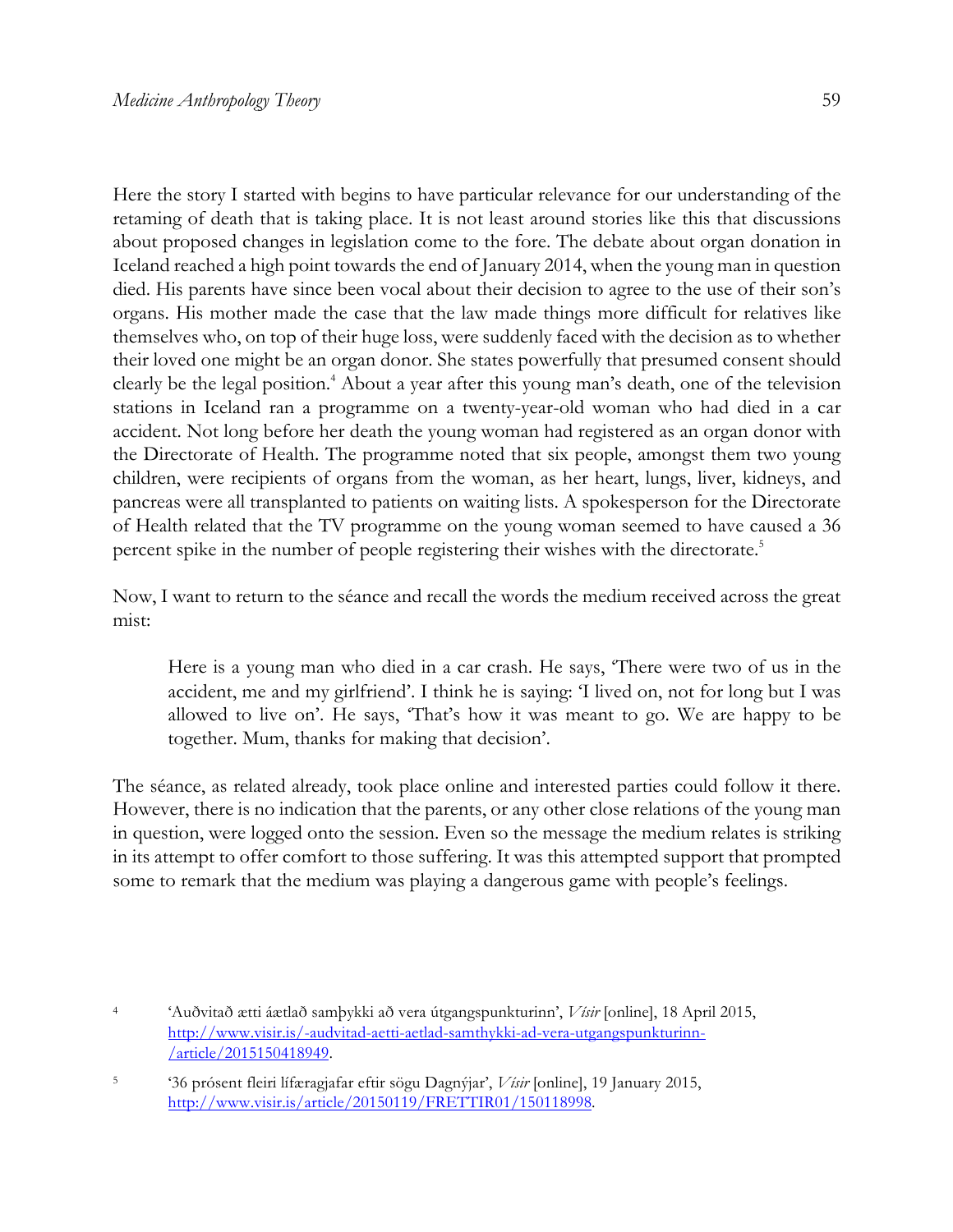Closer inspection reveals that there are three elements to the comfort offered by the medium. The young man accepts that this was to be, this was to happen, this was his fate. While there is not the space here to dwell on the issue, I must note that this kind of fatalism is strikingly common in Iceland in relatives' accounts of loss in general but in particular in losing young people and not least when they have died in car accidents. Sometimes such fatalism is present even as the very aim of the relating of the experience of grief is to enhance road safety, to warn others of the possibility of death, of the potential of harm. When a story is being offered as a warning, its major event is presented as inevitable and the relative will recount the foreboding they had before the fatal accident happened. Such fatalism is of course famously a key trope in the Icelandic Sagas, the knowledge and the acceptance of death foretold offered as a clear sign of the heroic stoicism people were to strive for. The legacy of the Sagas looms large in Iceland still (Pálsson 1995); one of the most popular refrains in obituraries comes from the Eddic poem *Hávamál*, which declares the inevitability of death and stresses that only renown and honour survives. Such fatalism is, I might suggest, not unrelated to the possibility of someone emerging as a possible organ donor, both because the death has been marked as inevitable and because of the possible honour to be secured from donating transplantable organs. Secondly, the message that the medium relates offers comfort in that the young man also seems happy that he and his girlfriend are together. There is the suggestion here of a joint existence to shadow the life together they might be imagined to have shared had they lived. And, thirdly, he thanks his mother specifically for making the decision she's made. That decision, it is clear to those who know the story, is to turn the young man's life support off, and to give permission for his organs to be donated.

There are two threads that I want to pick up here that I hope to be able to weave together into something more substantial. In extensive interviews with the parents and siblings of the young man, they speak of the comfort, 'joy' even, they have received from knowing that their son's organs had saved the lives of others. In a newspaper article published a few days after his death it is stated that six people had received organs from the young man and because of that now live. Amongst them, the story continues, is a sixteen-year-old boy who received the young man's heart. The title of the article, a quote, says: 'It helps us through our grief to know that his heart continues to beat', a sentiment that is echoed by the young man's brother in the article itself.<sup>6</sup> Organ donation is clearly positioned here as a form of relief from otherwise crushing grief.

<sup>6</sup> 'Það hjálpar okkur í gegnum sorgina að hjarta hans slær áfram', *Vísir* [online], 29 January 2014, http://www.visir.is/-thad-hjalpar-okkur-i-gegnum-sorgina-ad-hjarta-hans-slaer-afram- /article/2014140128673.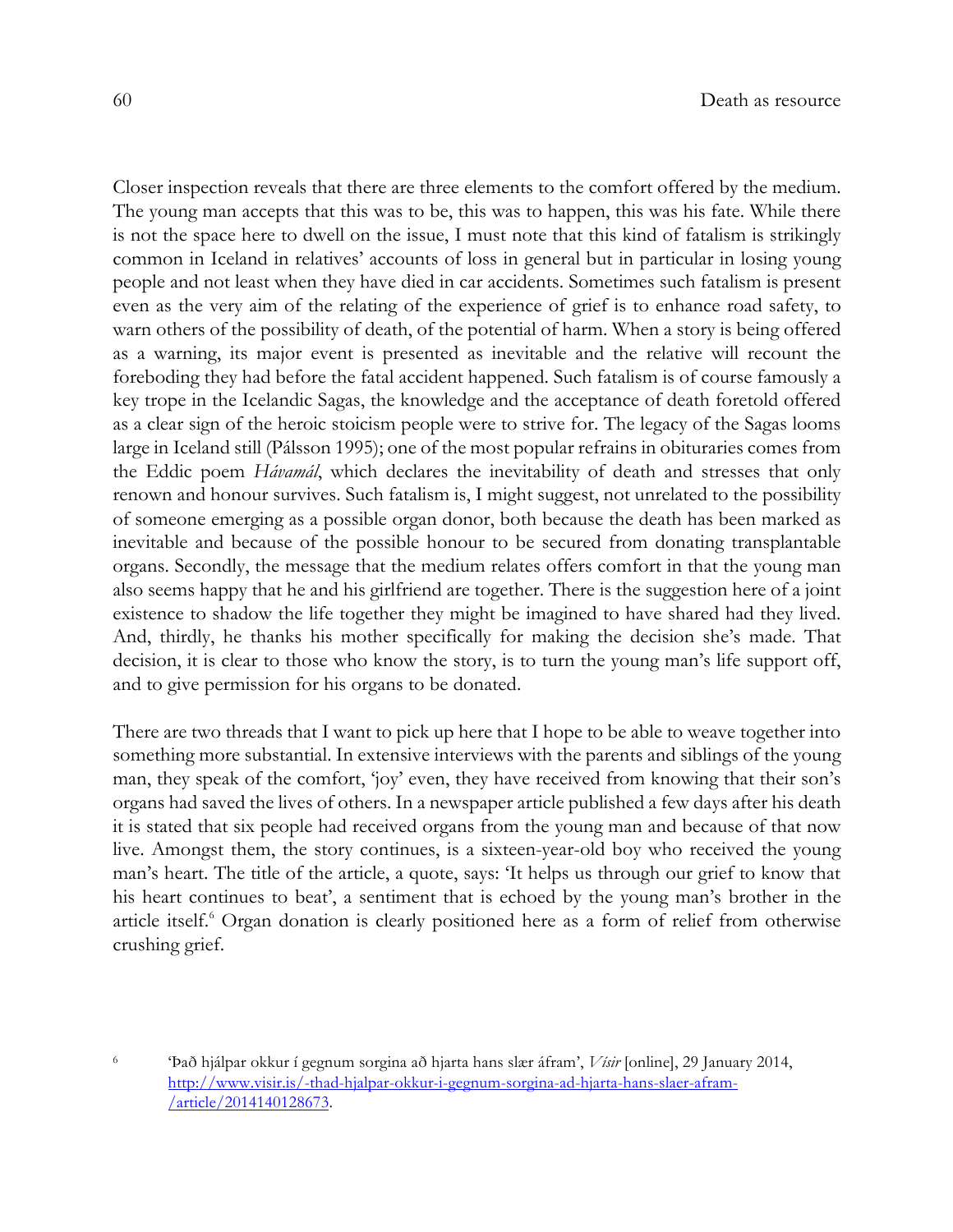This is not surprising. Seeking meaning, value, and sense even in tragic death, particularly the untimely loss of a young life, is common enough. This was made evident for example in Simpson's (2001) analysis of the Diane Blood case. Bloch and Parry (1982) have spoken in more general terms about the importance that in many ethnographic contexts is placed upon turning 'bad' deaths into 'good' deaths. Untimely and accidental death, such as the one I have spoken of, is doubly 'bad'. It is surely more than understandable that relatives should in this case seek value and meaning in their terrible loss. Even so, the importance of the point here is heightened by the second thread that in turn moves us towards some of the implications that flow from making death meaningful in this way.

The other thread that I want to pick up here is how the story of the young man and in particular the story his parents tell of their experience has, as have similar stories that surface from time to time, been mobilised in campaigns urging people to register as organ donors. Stories of 'bad deaths' that through organ donation were recast as 'good' are central to the rhetoric of increasing the supply of organs for transplantation. The issue of demand and scarcity comes powerfully to the fore here. Repeatedly the point is made that transplantable organs are a scarce resource: many people, too many people, suffer and die prematurely because the organs that should be available and would save them are not being offered. An editorial in one of the national newspapers in Iceland expresses this forcefully, suggesting that donating organs is a moral duty that people should not shirk, inadvertently echoing Strathern's (2009) argument about organ donation as a new form of commons. The author claims that more people will die waiting for transplantable organs than will become recipients (Kjartansdóttir 2013). In such campaigns, the experiences of parents who find relief from their sorrow in the use made of their loved one's organs of course play a powerful role.

A characteristic of the campaigns to increase the number of donated organs in Iceland is how the possibility of transplantation is turned into a need (see Sharp 2006a, 2006b). We are told repeatedly how many people die while waiting for organs, how long people have to wait for new organs, and that the demand for organs will inevitably increase (for example Kjartansdóttir 2013; Pálsson 2005). This is framed morally as if the technology, the ability to extract and transplant organs, answers the moral question of donating. The web page of the state-run Directorate of Health in Iceland displays prominently a link to register one's wishes regarding organ donation. The link states that it is important 'for you to make up your mind if you want to donate your organs after your death. Organ donation', it continues, 'can save human lives and that's why it is important that as many as possible make their wishes regarding organ donation clear'. The rhetorical force here, it seems clear, is to convince people that their wish is to donate. Having reassured readers that they can later change their minds and having listed the possibilities of donation (not at all, all organs, or only some organs), the link concludes: 'Organ donation can save, enhance, or improve the life of another human being.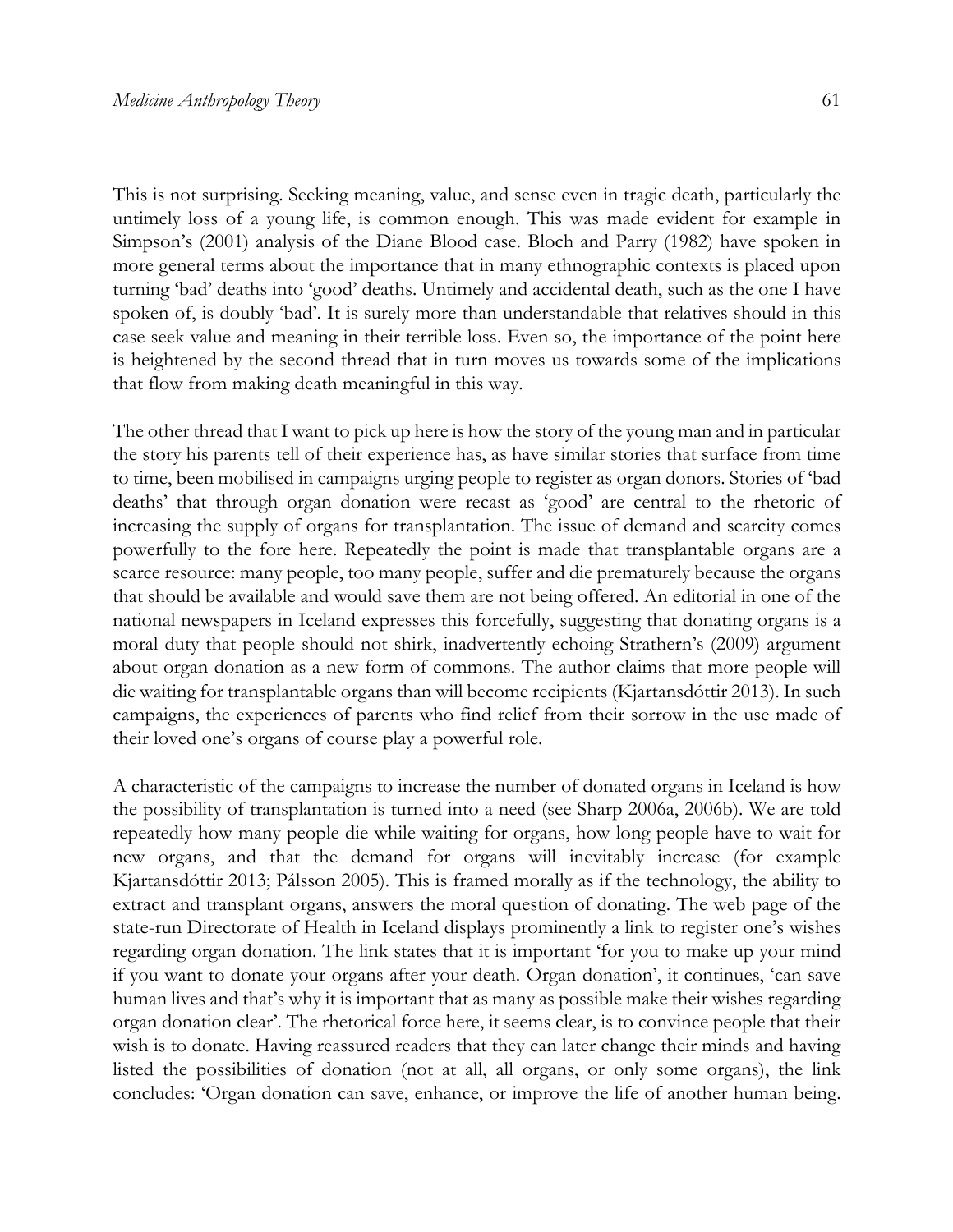Make a choice!<sup>'7</sup> While the text suggests a degree of neutrality, at the same time it places the onus firmly on potential donors to make the right moral choice. A 2005 editorial in *Læknablaðið*, *The Icelandic Medical Journal* bemoans the lack of cadaver donations in the country and turns organ donation into a national duty. The author states:

Icelanders are a small nation, known for being helpful to each other when circumstances have necessitated it. We should thus be able to do better when it comes to organ donations. Working together we should be able to increase the number of donors and thus give more people the hope of life. A more worthwhile task is hardly imaginable. $^{8}$  (Pálsson 2005)

The mention of the smallness of the Icelandic nation here carries a double moral imperative. On the one hand it is to suggest a closeness, a knowing of and connection with others, a tie of real kinship running between all its members. On the other hand it is to evoke the wellworn story of a small nation struggling for its existence in a harsh, if beautiful, environment, often against the workings of much bigger foreign powers. Here organ donation takes on a national and not simply a personal importance. It is cast as part of ongoing efforts to ensure the survival of the nation.

# Grief, biopolitics, thanatopolitics: Towards tentative conclusions

Foucault's (1991, 2008) notion of biopolitics signals power as exercised over the very mechanisms of life, the administration of life for the strength of the state. It is power that seeks to enhance the well-being and productivity of the population precisely because the relative strength of the state is seen to depend on the strength of its population. Biopolitics is thus a governmental rationality that takes the population with its own dynamic laws of development as the fundamental reality that needs to be governed (Gordon 1991). According

<sup>7</sup> Mikilvægt er að þú gerir upp hug þinn um það hvort þú vilt gefa líffæri þín eftir andlát þitt. Líffæragjöf getur bjargað mannslífi og því er brýnt að sem flestir komi afstöðu sinni gagnvart líffæragjöf á framfæri. Á þessu vefsvæði getur þú tjáð vilja þinn til líffæragjafar. Ef þú skiptir um skoðun getur þú alltaf breytt vali þínu á þessu sama vefsvæði. Líffæragjöf getur bjargað lífi annarra eða lengt og bætt líf. Taktu afstöðu! [This and subsequent translations by Arnar Árnason]

<sup>8</sup> Íslendingar eru lítil þjóð sem hefur verið þekkt fyrir hjálpsemi í garð samborgaranna þegar neyð steðjar að. Við ættum því að geta náð betri árangri hvað snertir líffæragjafir en raun ber vitni. Með samstilltu átaki ætti að vera unnt að fjölga líffæragjöfum og gefa þannig fleiri einstaklingum lífsvon. Göfugra verk er vart hægt að hugsa sér.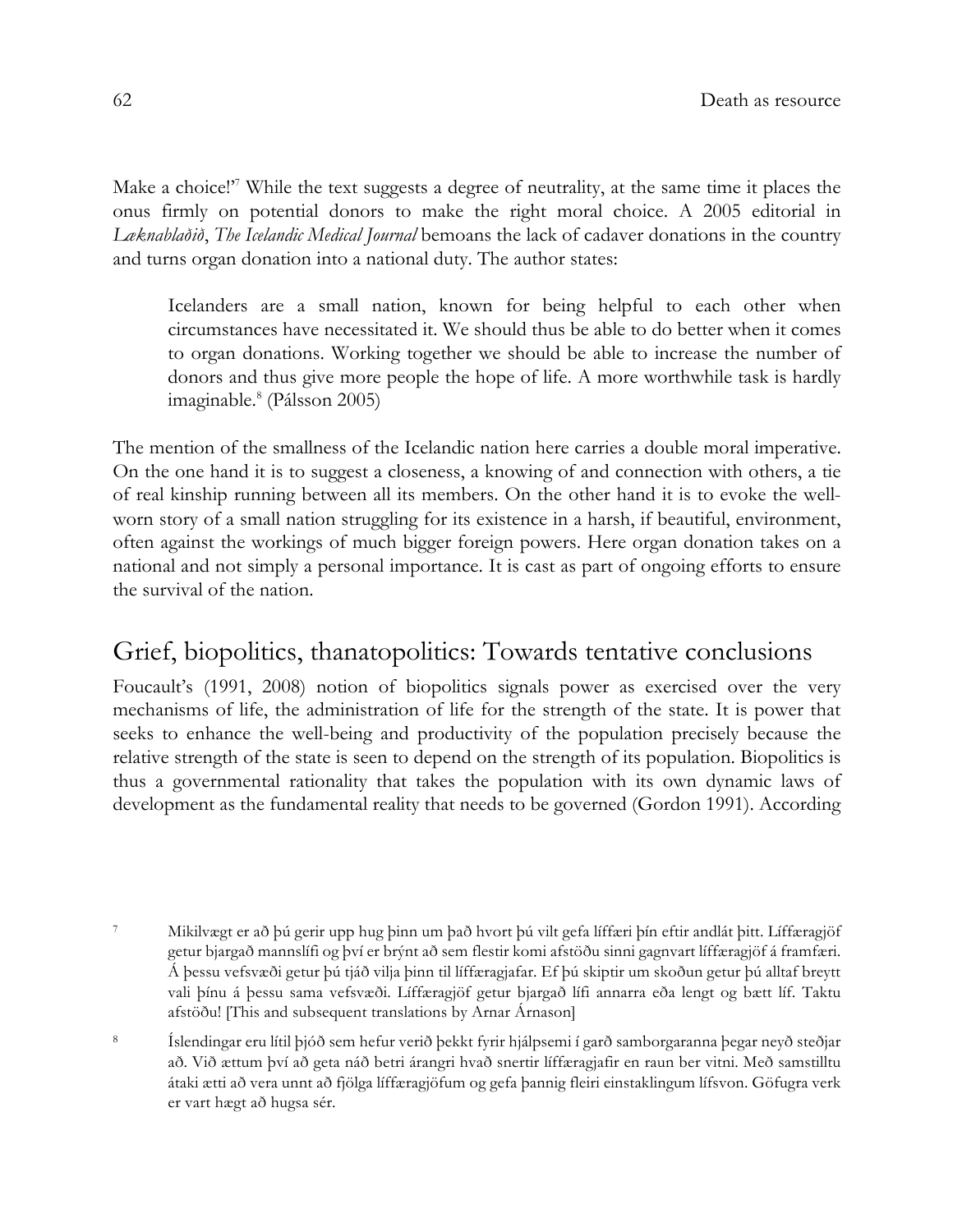to this framework, it would seem clear that death saps the strength of the population and as such is to be fought against.

Death undermines the strength of the population of course through the lives lost but, it may be argued, also through the effect it has on those left behind. A National Hospital of Iceland brochure titled 'On the Death of a Loved One' says:

The death of a loved one is an experience that can have profound and varied impact on bodily well-being, emotions, thoughts, and the behaviour of the bereaved. When grieving it is important for us all that this impact is acknowledged and that we are given the chance and the time to share this experience with those close to us and others who are willing to help.

A brochure for parents of stillborn babies, or babies who die very soon after birth, from the same hospital, adds:

Parents will have to deal with emotions that are in most cases alien to them. . . . Experience has shown that parents can manage their grief better if they look death in the eye, instead of avoiding thinking or talking about this fact of life or pretending that the baby never existed. The fact is that parents never forget, nor do they want to forget that they had a baby even if the life of that baby was confined to the womb. Everybody experiences grief and loss when a loved one dies, albeit in different ways. We have to let grief in to adjust to the loss we have suffered. For most people this process of grief is more prolonged than they expected. It simply takes a long time to get over the loss of a loved one.

A suggestion is made here that people may seek to avoid facing death, and that people's grief will be better managed if they do acknowledge death openly. Guidelines for health care workers published by the Icelandic Directorate of Health say that: 'The loss of a loved one is followed by grief and loss. The care of the bereaved at the time of death can be crucial for their grief process'. While grief is thus established as a problem to be dealt with, at the same time it is constructed as an opportunity for growth. One of the most prominent campaigners for a new and more open regime of death and grief in Iceland, Birgir Ásgeirsson (1991, 8), noted some time ago in an oft-quoted passage:

Many will agree that the most powerful force [*sterkasta afl*] of human existence [*mannleg tilvera*] are the bonds of love [*kærleiksbönd*] which tie loved ones [*ástvini*] together. When these bonds break for whatever reasons it causes great pain [*sársauki*] that reaches into the deepest parts of human consciousness [*dýpsta vitund mannsins*]. Such threads [*þræðir*]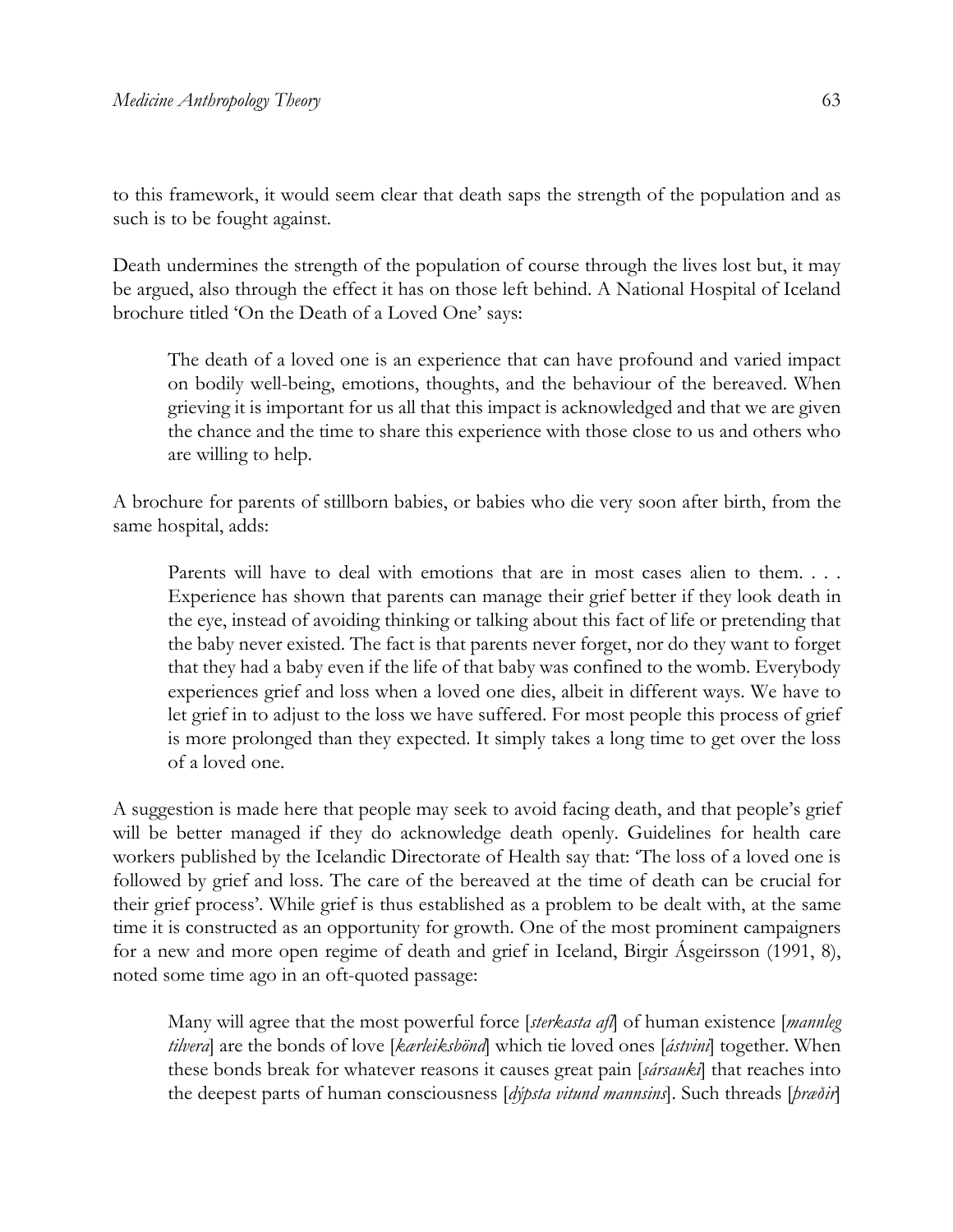are invisible because they are emotional in nature [*tilfinningalegs eðlis*] but make themselves felt in various and often dramatic ways both at happy and unhappy times.

Ásgeirsson goes on to articulate how the resolution of grief can be an opportunity for personal growth (*persónulega þroska*), a chance to cultivate one's inner being (*rækta sinn innri mann*). He writes:

If things go badly, grief can have very serious consequences, consequences that can lead to terrible unhappiness [*vansæld*], even illness [*veikindi*]. If everything goes well it can turn to [*huggun*] personal growth [*lífsþroska*] and increased personal strength [*styrkur*]. At its best grief manages to develop into resolution [*sátt*] and inner peace [*innri friður*]. (ibid.)

Stories of the resolution that comes from knowing that the vital organs of one's loved ones may have saved the life of someone else are important in campaigns that seek to increase the availability of transplantable organs. What may be the implications of such campaigns in a context of thanatopolitics where the boundaries between life and death are, arguably, increasingly malleable and the demand for transplantable organs seems only likely to rise?

The 2000s saw the unfolding of the Alder Hey scandal in England when it surfaced that a doctor at the well-known children's hospital had collected organs and tissue samples from deceased babies without the knowledge or consent of their parents (Milmo 2004). A few years later the baby ashes scandal emerged in Scotland as it was revealed that numerous parents, whose babies had been cremated upon death, were told that there were no ashes to be collected after the cremation.9 Both events point to the importance attached to knowing and controlling what happens to the remains of your loved ones. No such scandal has as yet hit Iceland. However, many folk stories in Iceland tell of ghosts concerned about their bodily integrity in death. They visit the living, usually in dreams, to request that their bones – that might have been scattered for a number of reasons – be brought together so that their remains are all in one place. Once, the proper treatment of human remains was keeping them together, but today being willing to donate one's organs has become the sign of humanity. Vital organs are here construed, as Sharp (2006a, 2006b) has noted, simultaneously as precious, personal, and impersonal. A young man's parents find solace in his heart beating on. The solace to be gained from knowing the organs of your loved ones are enhancing the lives of recipients clearly makes those organs powerful relational objects. At the same time, transplant medicine sees this heart

<sup>9</sup> 'Mortonhall Baby Ashes: Report Says Scandal Was a "Great Tragedy"', *BBC News*, 30 April 2014, http://www.bbc.co.uk/news/uk-scotland-edinburgh-east-fife-27211583.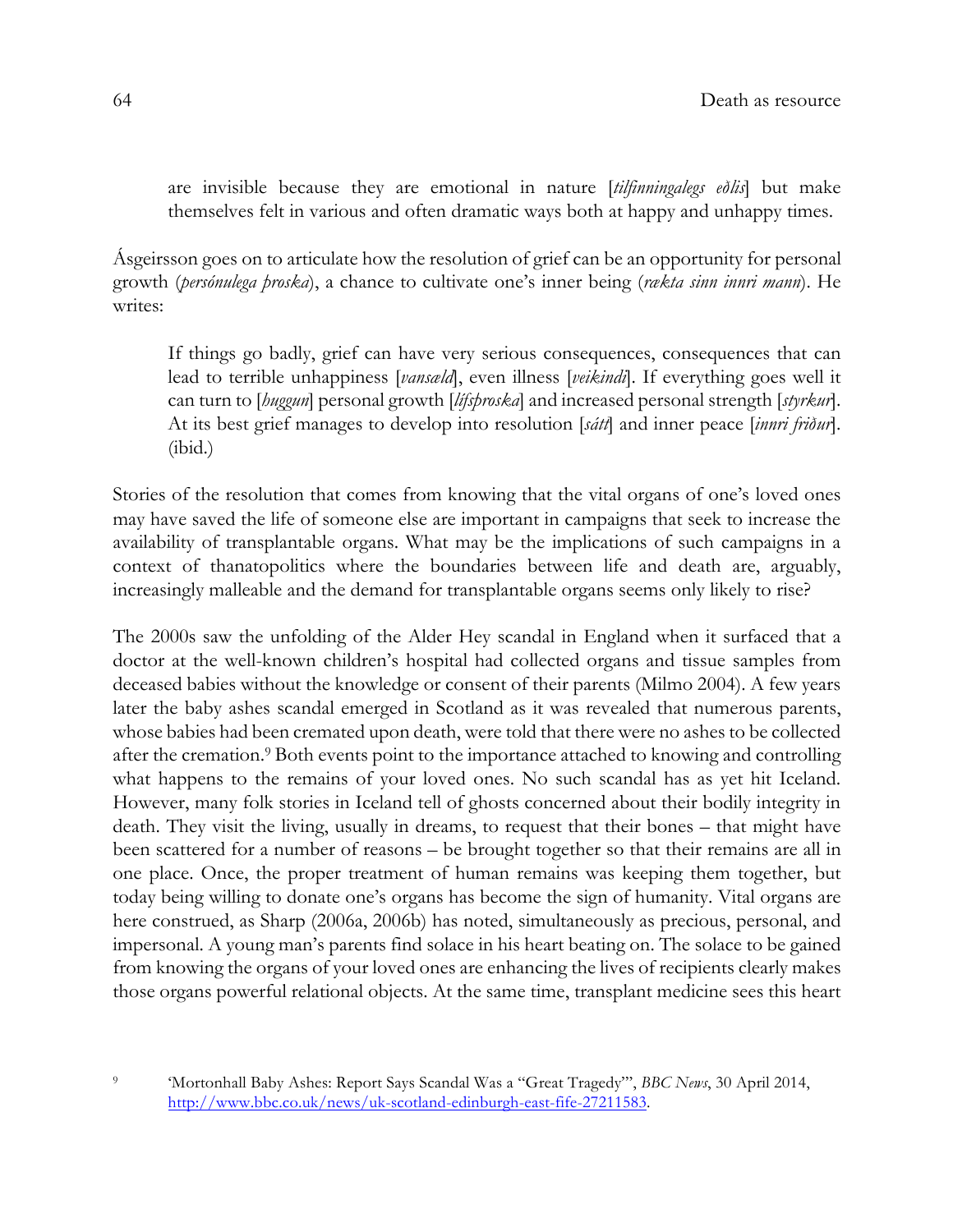as a perfect substitute for someone else's heart, fully incorporated in another's body (see Sharp 2006b, 7). Anthropologists (see Conklin 2001) have speculated on funerary cannibalism as a form of the identification that Freud (1917; see Fuss 1995) spoke of, the incorporation of the lost love object into the being of the mourner. This is of course not what happens in organ donation. But still the donated organ as a powerful relational object, while incorporated by the recipient, allows the identification of the bereaved with the donated organ and through that simultaneously with the deceased and the living recipient. Organ donation can work simultaneously to give life to patients on transplant waiting lists and to the relatives of donors. There is perhaps a connection here between the idea of death as a resource, rather than a failure, and a particular notion of grief as an opportunity for personal growth. The connection,

of course, hinges on transplantable organs. They are, we are told, in fatally short supply. In this particular ethnographic context the 'nation' has been evoked powerfully as a context for donating. Registering as potential donor, or agreeing to the transplantation of the organs of your loved ones, has been established as a contribution to the ongoing struggle of 'a small nation'. If the vital scarce resource is transplantable organs that can save others, then clearly death is something that is not simply a failure but rather something that can be a resource too.

### Acknowledgements

My thanks to the editors of this special issue, Bob Simpson and Rachel Douglas-Jones, for the opportunity and their support; to the editors of the journal for their help; and to the anonymous reviewers for very helpful suggestions. My thanks to my colleagues and writing partners Nancy Wachowich and Tanya Argounova-Low and to my friend and colleague Sigurjón Baldur Hafsteinsson.

# About the author

Arnar Árnason is a senior lecturer in social anthropology at the University of Aberdeen. He has carried out fieldwork in England, Japan, Iceland, and Scotland on topics such as death, emotion, and psychotherapy, and the politics thereof; subjectivities/subjection; narratives, memory, and forgetting; embodiment; and identity and landscape.

# References

- Agamben, Giorgio. 1998. *Homo Sacer: Sovereign Power and Bare Life*. Stanford, CA: Stanford University Press.
- Ariès, Philippe. 1974a. 'The Reversal of Death: Changes in Attitudes toward Death in Western Societies'. In *Death in America*, edited by D. E. Stannard, 134–58. Philadelphia: University of Pennsylvania Press.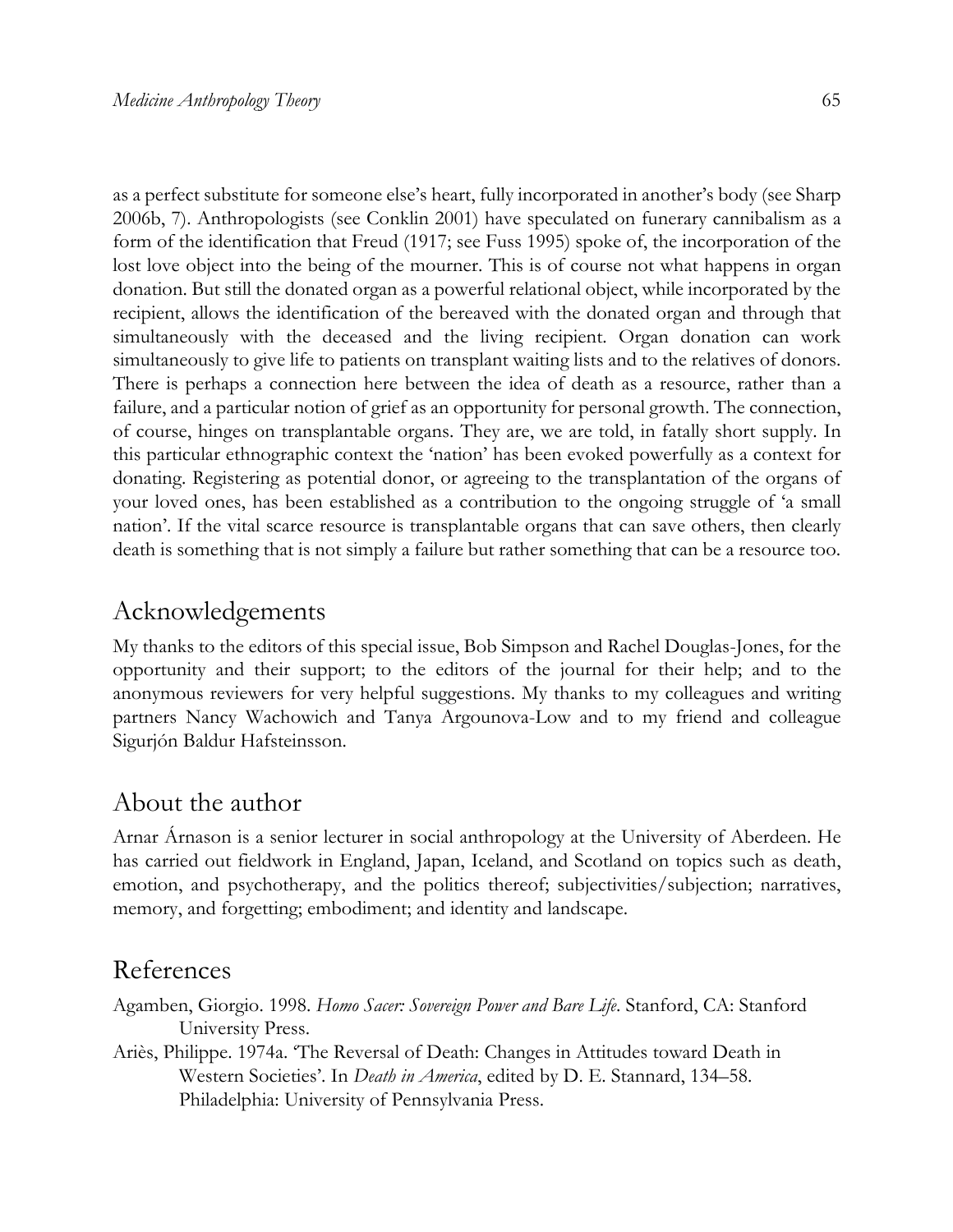- Ariès, Philippe. 1974b. *Western Attitudes toward Death: From the Middle Ages to the Present*. London: Marion Boyars.
- Ariès, Philippe. 1981. *The Hour of Our Death*. London: Allen Lane.
- Árnason, Arnar. 2014. 'On the Social Construction of Death and the Deathly Construction of Society'. In *The Social Construction of Death: Interdisciplinary Perspectives*, edited by Nico Carpentier and Leen van Brussel, 185–201. London: Palgrave.
- Árnason, Arnar, Sigurjón Baldur Hafsteinsson, and Tinna Grétarsdóttir. 2004. 'New Dawn: Death, Grief and the "Nation-Form" in Iceland'. *Mortality* 9, no. 4: 329–43. https://doi.org/10.1080/1357620310001599812.
- Ásgeirsson, Birgir. 1991. 'Tilkynning andláts' [Death notices]. *Ný Dögun* [New dawn] 1, no. 1: 8–10.
- Birgisson, Erling Þór. 2015. 'Íslenska líffæragjafakerfið: Ætluð neitun eða ætlað samþykki?' [The Icelandic organ donation system: Presumed non-consent or presumed consent]. BA thesis, University of Iceland.
- Bjarnason, Gunnar Þór. 1986. '"En þegar dauðinn kemur svo sem ein voldug hetja. . ." Um viðhorf til dauðans á síðari öldum' ['When death arrives like some great hero. . .' Attitudes to death in recent centuries]. *Ný saga* [New history] 1: 30–42.
- Björnsson, Jón. 1993. 'Að lokum dauðinn' [Finally death]. In *Sálfræðibókin* [*The book of psychology*], edited by Hörður Þorgilsson and Jakob Smári, 824–27. Reykjavík: Mál og menning.
- Bloch, Maurice, and Jonathan Parry. 1982. 'Introduction: Death and the Regeneration of Life'. In *Death and the Regeneration of Life,* edited by Maurice Bloch and Jonathan Parry, 1–44. Cambridge: Cambridge University Press.
- Conklin, Beth A. 2001. *Consuming Grief: Compassionate Cannibalism in an Amazonian Society*. Austin: University of Texas Press.
- Foucault, Michel. 1991. 'Governmentality'. In *The Foucault Effect: Studies in Governmentality*, edited by Graham Burchell, Colin Gordon, and Peter Miller, 87–104. London: Harvester Wheatsheaf.
- Foucault, Michel. 2008. *The Birth of Biopolitics: Lectures at Collége de France, 1978–1979*. Edited by M. Senellart. Translated by G. Burchell. Basingstoke: Palgrave Macmillan.
- Freud, Sigmund. 1917. 'Mourning and Melancholia'. In *The Standard Edition of the Complete Works of Sigmund Freud*, *Vol. 14*, 243–58. Translated by James Strachey, Anna Freud, Alix Strachey, and Alan Tyson. London: Hogarth Press.

Fuss, Diana. 1995. *Identification Papers*. London: Routledge.

- Gordon, Colin. 1991. 'Governmental Rationality: An Introduction'. In *The Foucault Effect*, edited by Graham Burchell, Colin Gordon and Peter Miller, 1–52. London: Harvester Wheatsheaf.
- Gorer, Geoffrey. 1965. *Death, Grief, and Mourning in Contemporary Britain*. London: The Cresset Press.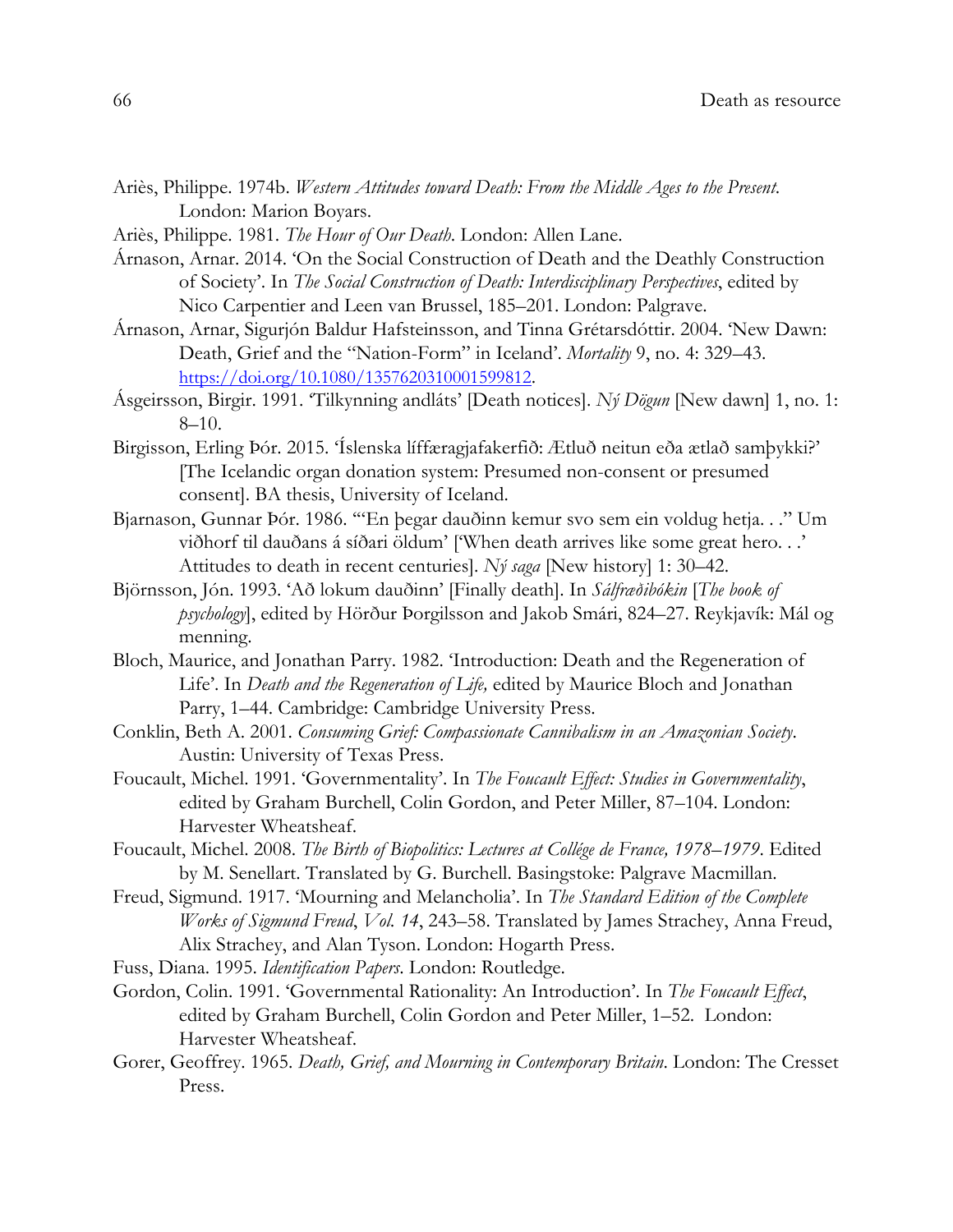- Hall, Lindsay Anne. 2007. 'Death, Power, and the Body: A Bio-political Analysis of Death and Dying'. MA thesis, Virginia State University.
- Illich, Ivan. 1974. *Medical Nemesis: The Expropriation of Health*. London: Calder and Boyars.
- Jónsdóttir, Klara Dögg. 2015. 'Ætlað samþykki: Ábatinn af ætluðu samþykki við líffæragjafir' [Presumed consent: The advantage of presumed consent in relation to organ donation]. BA thesis, University of Iceland.
- Kjartansdóttir, Ingibjörg Dögg. 2013. 'Vilt þú gefa líf' [Do you want to give life]. Editorial, *Dagblaðið Vísir*, 11 March. http://www.dv.is/leidari/2013/3/11/vilt-thu-gefa-lif/.
- Lock, Margaret, and Vinh-Kim Nguyen. 2010. *An Anthropology of Biomedicine*. Oxford: Wiley-Blackwell.
- Milmo, Cahal. 2004. 'Forgotten for 25 Years: Now the 1000 Infant Bodies Found after Alder Hey Can Be Laid to Rest'. *The Independent*, 5 August. http://www.independent.co.uk/life-style/health-and-families/healthnews/forgotten-for-25-years-now-the-1000-infant-bodies-found-after-alder-heycan-be-laid-to-rest-50417.html.
- Pálsson, Gísli. 1995. *The Textual Life of Savants: Ethnography, Iceland and the Linguistic Turn.* New York: Harwood Academic Publishers.
- Pálsson, Runólfur. 2005. 'Líffæragjafir á Íslandi' [Organ donations in Iceland]. *Læknablaðið* [The medical journal] 91, no. 5: 417–22.
- Pearce, Caroline. 2016. 'Recovering Normal: A Qualitative Study of Grief Following Bereavement'. PhD diss., Open University.
- Porter, Roy. 1989. 'Death and the Doctors in Georgian England'. In *Death, Ritual, and Bereavement*, edited by Ralph A. Houlbrooke, 77–94. London: Routledge.
- Rúnarsdóttir, Karen. 2014. 'Viðhorf Íslendinga til ætlaðs samþykkis við líffæragjafir' [Public attitudes towards presumed consent in organ donation in Iceland]. MA thesis, University of Akureyri.
- Scheper-Hughes, Nancy. 2005. 'The Last Commodity: Post-Human Ethics and the Global Traffic in "Fresh" Organs'. In *Global Assemblages: Technology, Politics, and Ethics as Anthropological Problems,* edited by Aihwa Ong and Stephen J. Collier, 145–67. Oxford: Blackwell.
- Seale, Clive. 1998 *Constructing Death: The Sociology of Dying and Bereavement*. Cambridge: Cambridge University Press.
- Sharp, Lesley. 2006a. *Bodies, Commodities, and Biotechnologies: Death, Mourning, and Scientific Desire in the Realm of Human Organ Transfer*. New York: Columbia University Press.
- Sharp, Lesley. 2006b. *Strange Harvest: Organ Transplants, Denatured Bodies, and the Transformed Self*. Berkeley: University of California Press.